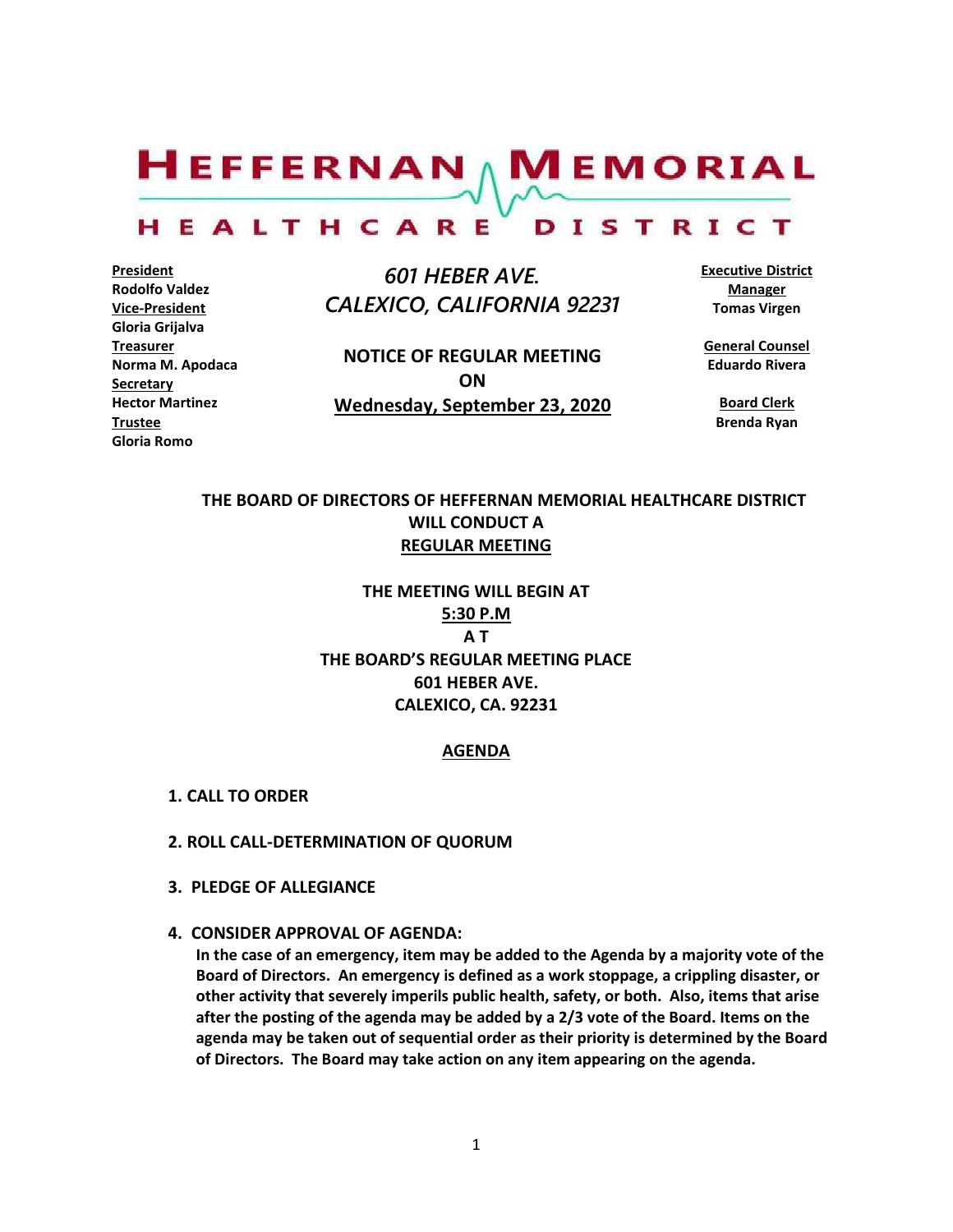# **5. PUBLIC COMMENT TIME:**

**Public comment time on items not appearing on the agenda will be limited to 5 minutes per person and 15 minutes per subject. The Board may find it necessary to limit total time allowable for all public comment on items not appearing on the agenda at any one meeting to one hour. Persons desiring longer public comment time and/or action on specific items shall contact the Secretary and request that the item be placed on the agenda for the next regular meeting.**

# **6. CONSENT CALENDAR:**

**Any member of the Board, staff or public may request that items for the Consent Calendar be removed for discussion. Items so removed shall be acted upon separately immediately following approval of items remaining on the Consent Calendar.**

- **a. Approve minutes for meetings of July22, 2020 and August 6, 2020.**
- **7. REPORTS ON MEETING AND EVENTS ATTENDED BY DIRECTORS, AND AUTHORIZATION FOR DIRECTOR ATTENDANCE AT UPCOMING MEETINGS AND EVENTS/DIRECTORS COMMENTS:**
	- **a. Brief reports by Directors on meetings and event attended. Schedule of upcoming Board meetings and events.**
- **8. REPORTS BY ALL HMHD COMMITTEES**
- **9. COMMENTS BY PROMOTION AND PUBLIC RELATIONS TONY PIMENTEL**
- **10. COMMENTS BY EXECUTIVE DISTRICT MANAGER TOMAS VIRGEN**
- **11. COMMENTS BY GENERAL COUNSEL EDUARDO RIVERA**

# **12. DISCUSSION AND/OR ACTION ITEMS:**

- **a. Discussion and/or action on the District's purchase of PPE/supplies for winter 2020-2021 for Covid-19 and influenza season.**
- **b. Discussion and/or action on establishing a policy for District scholarship for 2021 review, selection and award.**
- **c. Discussion and/or action: Declaration certain District property surplus property pursuant to District's surplus property policy.**
- **d. Discussion and/or action: Update on status of Calexico MegaPark.**
- **e. Discussion and/or action: Status of Heffernan's Wellness Parks maintenance agreement with the City of Calexico.**
- **f. Discussion and/or action on the Treasurer Report.**

# **13. ITEMS FOR FUTURE AGENDAS:**

**This item is placed on the agenda to enable the Board to identify and schedule future items for discussion at upcoming Board meetings and/or identify press release opportunities.**